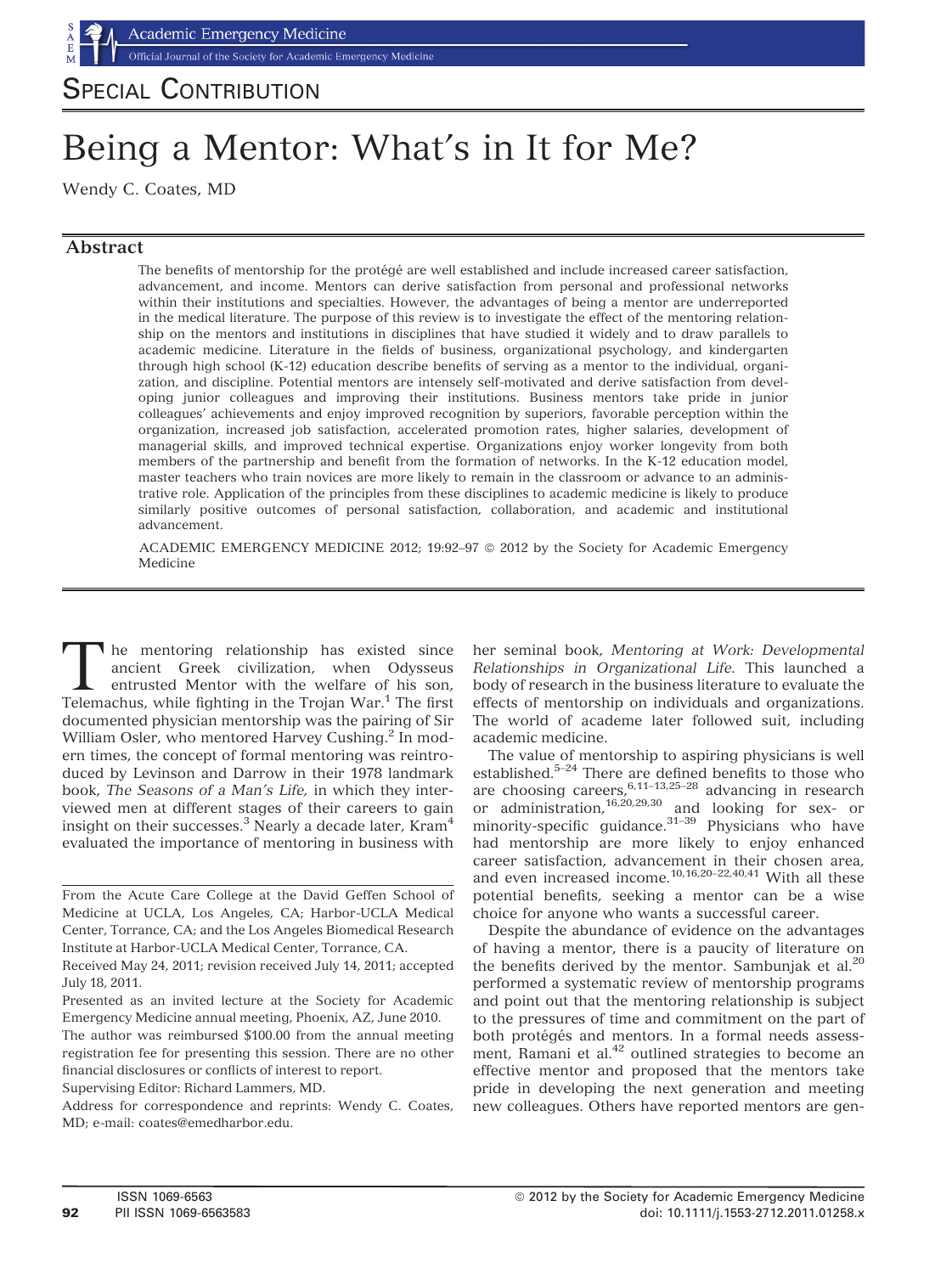erally ''satisfied'' with their roles by being able to keep up with advances in research techniques $^{41}$  or feeling like they belong to a network to share ideas. $^{43}$  Omary $^{44}$ points out that documentation of formal mentorship is important in securing federal funding for research.  $Garmel<sup>12</sup>$  provides a list of potential benefits to the mentors of medical students.

The purpose of this article is to investigate the personal and professional effect of the mentoring relationship on the mentors and their institutions by reviewing the literature of other disciplines, such as business, K-12 education, and psychology, and drawing parallels that apply to academic medicine.

## WHAT WE KNOW FROM OTHER DISCIPLINES

Levinson and Darrow<sup>3</sup> explored how a man's life changed from youth to old age based on the presence of mentoring relationships. He viewed these from the perspectives of both mentors and protégés. He was the first to articulate that mentors derive pleasure from passing on information and skills and are exhilarated by the enthusiasm of protégés.<sup>3</sup> This has been validated repeatedly in the ensuing  $30$  years.<sup>4,45–47</sup> Levinson and Darrow<sup>3</sup> purport the benefits of being a mentor are ''weathering the cross from youth to mid-life or beyond'' and that the protégé links the mentor to ''forces of youthful energy in the world and in himself.''

## Business

Motivation to Become a Mentor. In the business model, executives who had been mentored are more likely to take on a protégé. They recognize how much mentorship had benefited them and are anxious to mentor junior associates of the next generation.<sup>45</sup> Allen<sup>48</sup> notes that women executives are acutely aware of the general lack of availability for mentors for other women, especially those in senior roles. These women appear to be quite willing to mentor junior colleagues. Some executives are spurred to become mentors if it gives them discreet opportunities for higher-level interactions on the job.<sup>49</sup> Mentors report the desire to leave a legacy akin to a sense of immortality, by grooming younger adults to propagate their ideals after their own careers have ended.46 Besides personal experience of having been a protégé, those most likely to become mentors have a strong internal drive to succeed. Upon further exploration, the motivation appears to be selffocused for these mentors. They perceive an increased ability to learn, have a keen sense of self-gratification for the professional development of others, and have a strong desire to advance their organizations.<sup>45</sup>

Benefits to Becoming a Mentor. Proximal benefits of mentoring junior business colleagues are related directly to the quality of the relationship and include personal satisfaction, organizational recognition, renewed sense of purpose, and improved job satisfaction, which is attributed to seeing their role through new eyes. Business mentors enjoy increased salary by performing the added responsibilities and can count on a loyal base of support from their junior colleague protégés. Job performance evaluations typically reflect higher scores, and they are more likely to be noticed by others, especially their superiors.  $46,47$  There is a demonstrated increase in the number and rapidity of promotions for executives who serve as mentors, possibly because mentors are viewed within the organization as ''good citizens.'' Additionally, mentors are less likely to ''burn out'' or reach a plateau when compared to cohorts who are not mentors.<sup>50,51</sup>

The Importance of Protégé Selection to the Satisfaction of Mentors. When given a choice, mentors would rather select a protégé whom they feel is open to advisement and has a track record of putting forth significant effort on the job.<sup>52</sup> Potential protégés who are perceived to have outstanding potential are more pleasing to mentor than those who have the greatest need of intervention. Mentors are more satisfied when they feel they contribute directly to the success of their protégés, especially when others in the organization acknowledge the mentorship relationship as indispensable.<sup>53</sup> Mentors gravitate toward protégés whom they feel are similar to themselves. While this is an important motivator for initiating the mentoring relationship, Allen and  $Eby<sup>54</sup>$  point out that, in the long run, complementarity is more important in producing satisfaction.

Long-term Benefits to the Mentor and the Organization. Long-term benefits to the mentor in business organizations include better work attitudes, higher income, accelerated promotion rate, and stronger perception of career success by themselves and others. Mentors gain additional technical expertise from their young counterparts and have the opportunity to develop managerial skills.<sup>47</sup> Brown et al.<sup>55</sup> and Penner et al.<sup>56</sup> report in the psychosocial literature that mentors enjoy improved mental health as a result of helping people and a healthier immune system. Organizations that foster mentoring programs are likely to enjoy improved retention of both the senior level mentors and the junior level protégés. Because of the partnerships that are inherent in the relationships, greater networking takes place and yields higher levels of productivity.

Drawbacks to Mentorship. Despite the widespread benefits to the mentors, protégés, and their organizations, some drawbacks to mentorship do exist. The most obvious is the amount of time spent on developing another person's career, which can drain the mentor of energy and productivity.<sup>46,48</sup> Coworkers may resent the positive partnership, and mentors may receive negative fallout for appearing to favor their protégés. The mentors may feel a sense of personal failure if their protégés do not meet their expectations. Their coworkers' opinions of them may dwindle as a result of poor protégé performance. $46,48$  At times, the entire relationship can be detrimental. A well-meaning mentor may hold back a protégé who has surpassed the mentor's ability to help. Conversely, an outstanding protégé may threaten the mentor by exceeding his or her performance capabilities.<sup>4</sup> There is significant variation in mentoring relationships. Even within a given pair, the relationship is likely to change over time.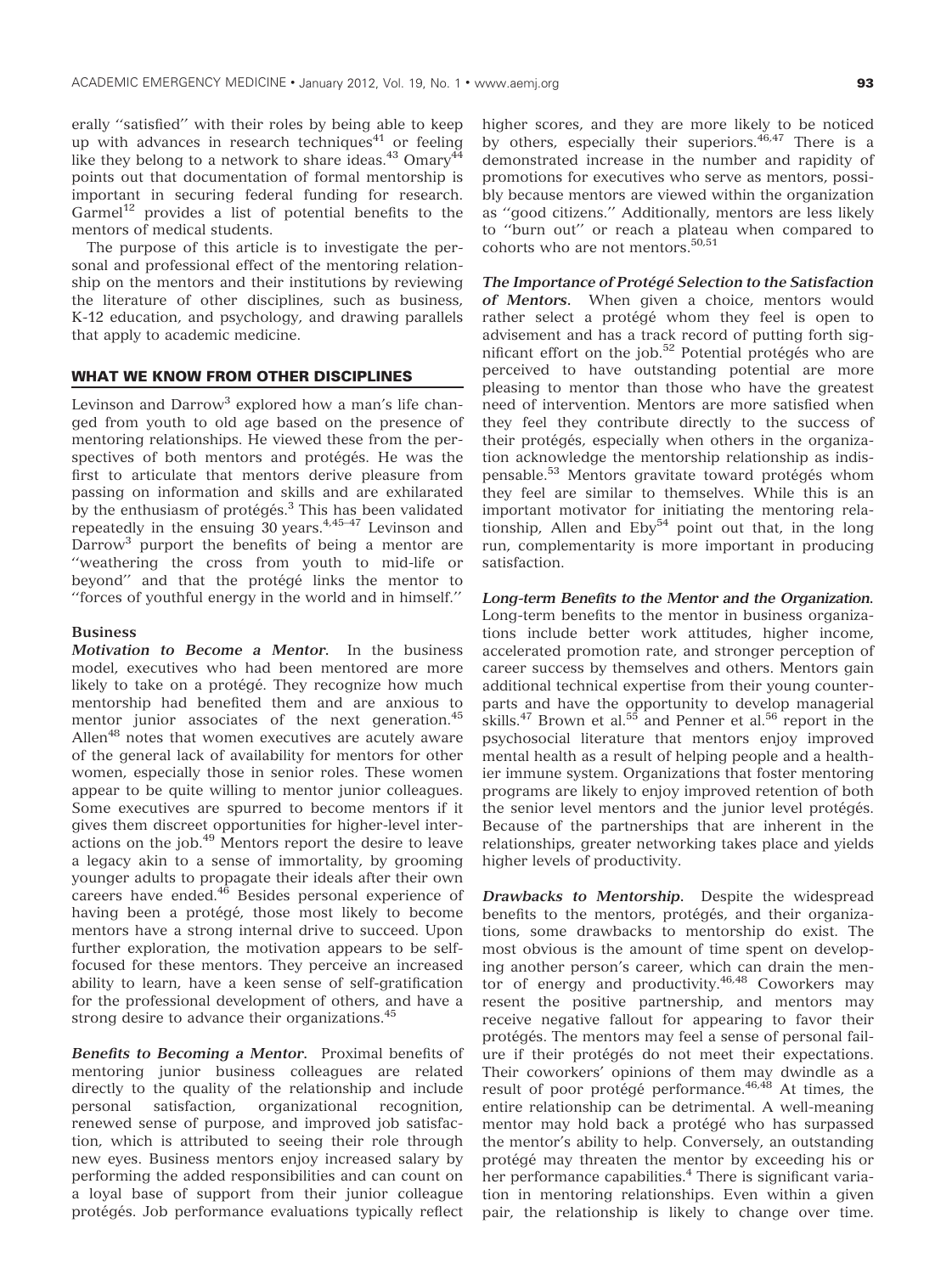Informal mentoring may be casual and occur in an episodic fashion throughout every workday.46

Summary of Business Mentoring. Despite some possible drawbacks in the business mentorship model, individuals and organizations recognize that the overwhelming successes outweigh the drawbacks. The concept of mentorship in this field is well established and studied.

#### Elementary and Secondary Education

Motivation to Become a Mentor. Formal mentorship is built in as a requirement for potential teachers to obtain a certification credential to teach in the K-12 arena and is commonly known as ''student-teaching.'' These teacher development programs, usually referred to as ''master teacher,'' produce better new teachers. In addition to helping the novice, these programs provide a sense of purpose for the experienced teachers and prevent them from getting bored and possibly leaving the classroom. For others, the master teacher mentorship program serves as a stepping stone to administrative educational leadership.<sup>57</sup>

Benefits to Becoming a Mentor. Since this discipline based its program on the business model described, it is not surprising to learn that there are many similarities. These include improved career advancement, development of career networks, and personal satisfaction. Since the protégé assists the mentor in completing tasks that are no longer stimulating, such as developing lesson plans and grading papers, there is ample time to allow the mentor to explore new areas of interest. Mentors earn respect for their protégés' accomplishments. To be recognized as a successful mentor, the partnership must occur visibly in the workplace.<sup>57</sup> Being identified as a ''star maker'' is a sure way to attract the best and brightest future protégés.

# Differences Between Business and K-12 Education.

One major difference between the educational and business models is that more K-12 educational projects are done in tandem than are described in the business literature, where the mentor typically guides the proté-

their institutions and specialties.

gé in a project.<sup>58</sup> Academic mentoring has a unique twist in that the protégé is being trained specifically to succeed at another institution. This significantly differs from the business model, in which a core purpose of the mentoring relationship focuses on the success of the sponsoring organization.<sup>58</sup> It is likely that the education model could lead to increased networking and provide the mentor with a loyal base of support within a given specialty or promote multidisciplinary collaboration at a given institution.

# APPLYING WHAT WE LEARNED FROM OTHER DISCIPLINES TO ACADEMIC MEDICINE

The benefits of mentoring enjoyed by other fields should apply easily to mentors in medicine as well (Table 1). In the context of an academic career, the infrastructure already exists to provide mentoring to junior trainees ranging from medical students to faculty. It is likely that mentors are already enjoying many of the personal benefits of their relationships with protégés. In fact, people who choose a career in medicine may actually be more apt to be caring individuals who have the inner drive to help people. Serving in the mentorship role is congruent with this motivation and could produce intense satisfaction and a renewed sense of purpose.

While the quintessential mentor–protégé pair of Osler and Cushing is not likely to be replicated today, the tenets upon which the relationship was based are alive and well. Respect and shared enthusiasm for medicine enabled each to be personally and professionally fulfilled. With similar passion and motivation, each left a unique mark on the future of medicine. Osler laid the foundation for bedside teaching, while Cushing embodied the same fervor in teaching surgical practice. In Cushing's eulogy of Osler he stated, ''no one can realize the extent to which the man influenced my own life."<sup>59</sup> Just as Sir William Osler shaped the career of Henry Cushing, modern medical mentors take pride in developing the next generation of doctors, and their influence on the burgeoning careers can give them a sense of immortality and a legacy of their ideals.<sup>46</sup>

| For the Mentor                                  | For the Institution and Specialty |
|-------------------------------------------------|-----------------------------------|
| Belong to a network                             | Development of networks           |
| Develop base of support via loyalty of protégés | Enhanced productivity             |
| Higher salary and rate of promotion             | External recognition              |
| Immortality/legacy                              | Improved morale                   |
| Improved technical expertise                    | Improved skill of junior members  |
| Less likely to burn out or plateau              | Improved technological capability |
| Personal satisfaction                           | Institutional efficiency          |
| Pride in developing the next generation         | National collaborations           |
| Recognition by superiors                        | Recruitment advantage             |
| Renewed sense of purpose                        | Retention of senior members       |
| Stronger perception of career success           |                                   |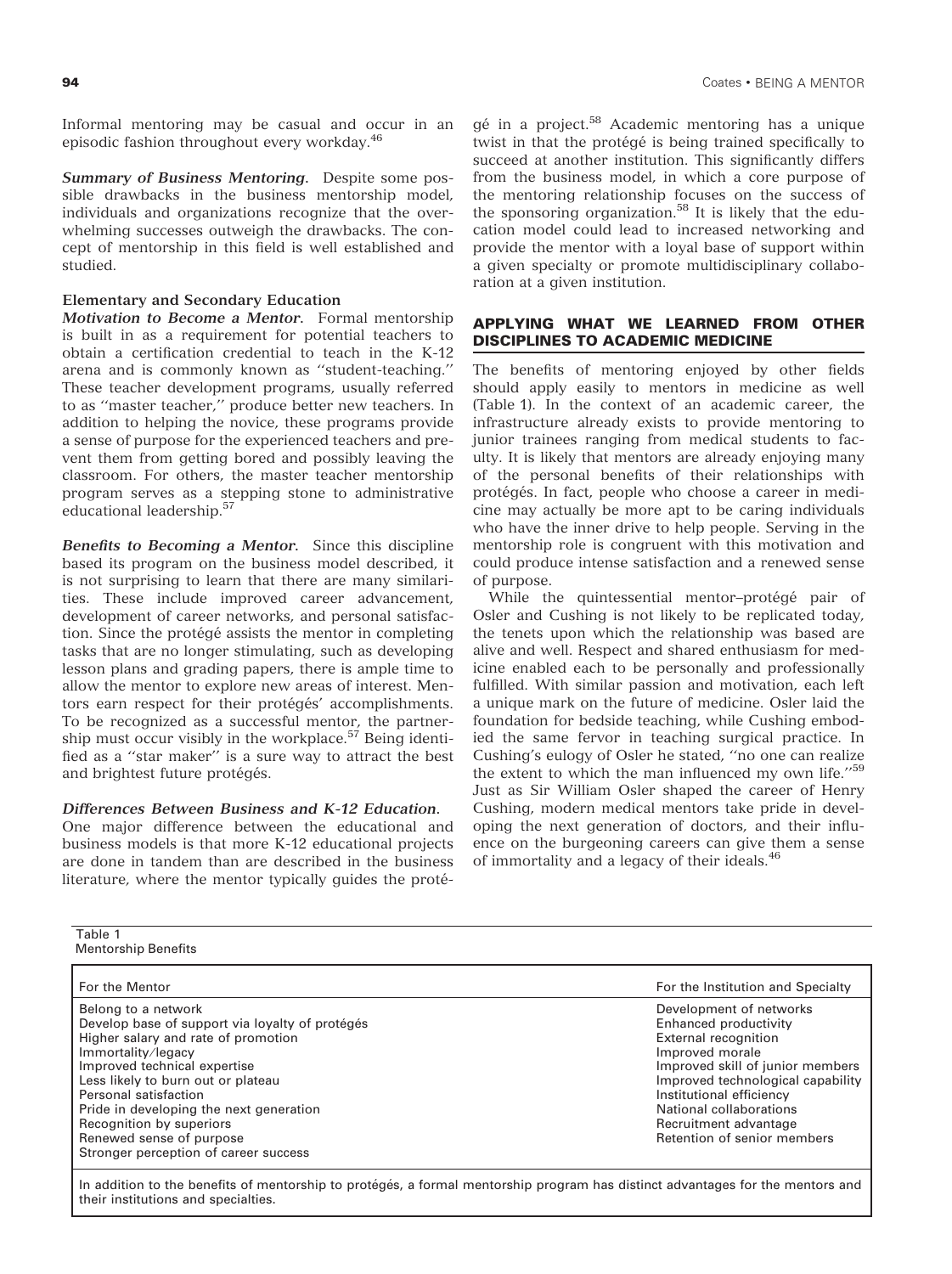Just as in the business model, senior physicians may be motivated to develop the careers of their junior colleagues as a duty to propagate the benefits of mentorship they enjoyed throughout their training. Selection of an appropriate protégé may resemble the strategy employed in the business model, where enthusiasm and industriousness are desirable traits. While a potential mentor may feel more comfortable with someone who possesses similar traits, the most productive business pairings are composed of people whose skills complemented each other. In both disciplines, the incidence of burnout is noted to be less for workers who served as mentors.

The career of the mentor can be advanced by improved visibility in the workplace when the protégé's accomplishments are recognized. By working as a team, the mentor can attain improved academic productivity by having an associate with unique, complementary skills to help complete projects that might lead to scholarly recognition.

In addition to the personal fulfillment, mentors frequently include protégés in their research or clinical activities. An enthusiastic protégé can relieve some of the burdens of completing tasks associated with these endeavors. Just as in the education and business models, the partnership enables academic mentors to explore ideas for research or to participate in new projects. As noted in the business literature, younger protégés are often more skilled at emerging technology and can integrate this with the mentor's experiential knowledge.

At the completion of their training programs, many protégés leave their institutions to progress to the next level or embark on their full-time careers. This mirrors the K-12 educational model. However, in academic medicine, it is likely that the mentoring relationship will continue after the protégé has moved on to another institution. The mentor can count on a loyal base of support from protégés in these distant institutions, which sets the stage to form research consortia or educational collaboratives that extend nationally or beyond.

When developing mentorship programs, it is important to recognize the drawbacks noted by other disciplines and prevent these from occurring. A strong support system among the mentors and recognition by the institution of the efforts of the mentor will engender a positive environment. Mentors should be encouraged to involve other colleagues to assist protégés when their own expertise is exhausted. Finally, mentors should expect that their protégés will soon master their unique skill set, and the original mentorship relationship will evolve into one more typical of true collegial peers.

# CONCLUSIONS

The value of receiving mentorship to advance one's career in medicine is well documented. However, the benefits to the mentor have not been evaluated explicitly. An analysis of benefits to mentors in other fields, such as business and K-12 education, leads to the prediction that mentorship in the medical arena can produce positive outcomes. Mentors in academic medicine can expect to derive personal satisfaction, improved scholarly productivity, and widespread networks of loyal supporters who share similar interests and values.

# References

- 1. Barondess JA. A brief history of mentoring. Trans Am Clin Climatol Assoc. 1994; 106:1–24.
- 2. Barondess JA. Cushing and Osler: the evolution of a friendship. Trans Stud Coll Phys Phila. 1985; 7:79– 112.
- 3. Levinson DJ, Darrow CN. The Seasons of a Man's Life. New York, NY: Ballantine Books, 1978.
- 4. Kram KE. Mentoring at Work: Developmental Relationships in Organizational Life. Lanham, MD: University Press of America, 1988.
- 5. Alpert JS. The importance of mentoring and of being mentored. Am J Med. 2009; 122:1070.
- 6. Buddeberg-Fischer B, Herta KD. Formal mentoring programmes for medical students and doctors–a review of the Medline literature. Med Teach. 2006; 28:248–57.
- 7. Clutterbuck D. Everyone Needs a Mentor: Fostering Talent at Work. 3rd ed. London, UK: CIPD House, 2001.
- 8. Coates WC, Hobgood CD, Birnbaum A, Farrell SE; SAEM Undergraduate Education Committee. Faculty development: academic opportunities for emergency medicine faculty on education career tracks. Acad Emerg Med. 2003; 10:1113–7.
- 9. Detsky AS, Baerlocher MO. Academic mentoring– how to give it and how to get it. JAMA. 2007; 297:2134–6.
- 10. Farrell SE, Digioia NM, Broderick KB, Coates WC. Mentoring for clinician-educators. Acad Emerg Med. 2004; 11:1346–50.
- 11. Frei E, Stamm M, Buddeberg-Fischer B. Mentoring programs for medical students–a review of the Pub-Med literature 2000–2008. BMC Med Educ. 2010;  $10.632$
- 12. Garmel GM. Mentoring medical students in academic emergency medicine. Acad Emerg Med. 2004; 11:1351–7.
- 13. Hauer KE, Durning SJ, Kernan WN, et al. Factors associated with medical students' career choices regarding internal medicine. JAMA. 2008; 10; 300:1154–64.
- 14. Kalet A, Krackov S, Rey M. Mentoring for a new era. Acad Med. 2002; 77:1171–2.
- 15. Kuhn G, Abbuhl S. Mentoring and being a mentor. Chapter 11, pp 84–88. Available at: http://www.saem. org/awaem-survival-guide. Accessed Nov 1, 2011.
- 16. Palepu A, Friedman RH, Barnett RC, et al. Junior faculty members' mentoring relationships and their professional development in U.S. medical schools. Acad Med. 1998; 73:318–23.
- 17. Ramanan RA, Phillips RS, Davis RB, Silen W, Reede JY. Mentoring in medicine: keys to satisfaction. Am J Med. 2002; 112:336–41.
- 18. Rose GL, Rukstalis MR, Schuckit MA. Informal mentoring between faculty and medical students. Acad Med. 2005; 80:344–8.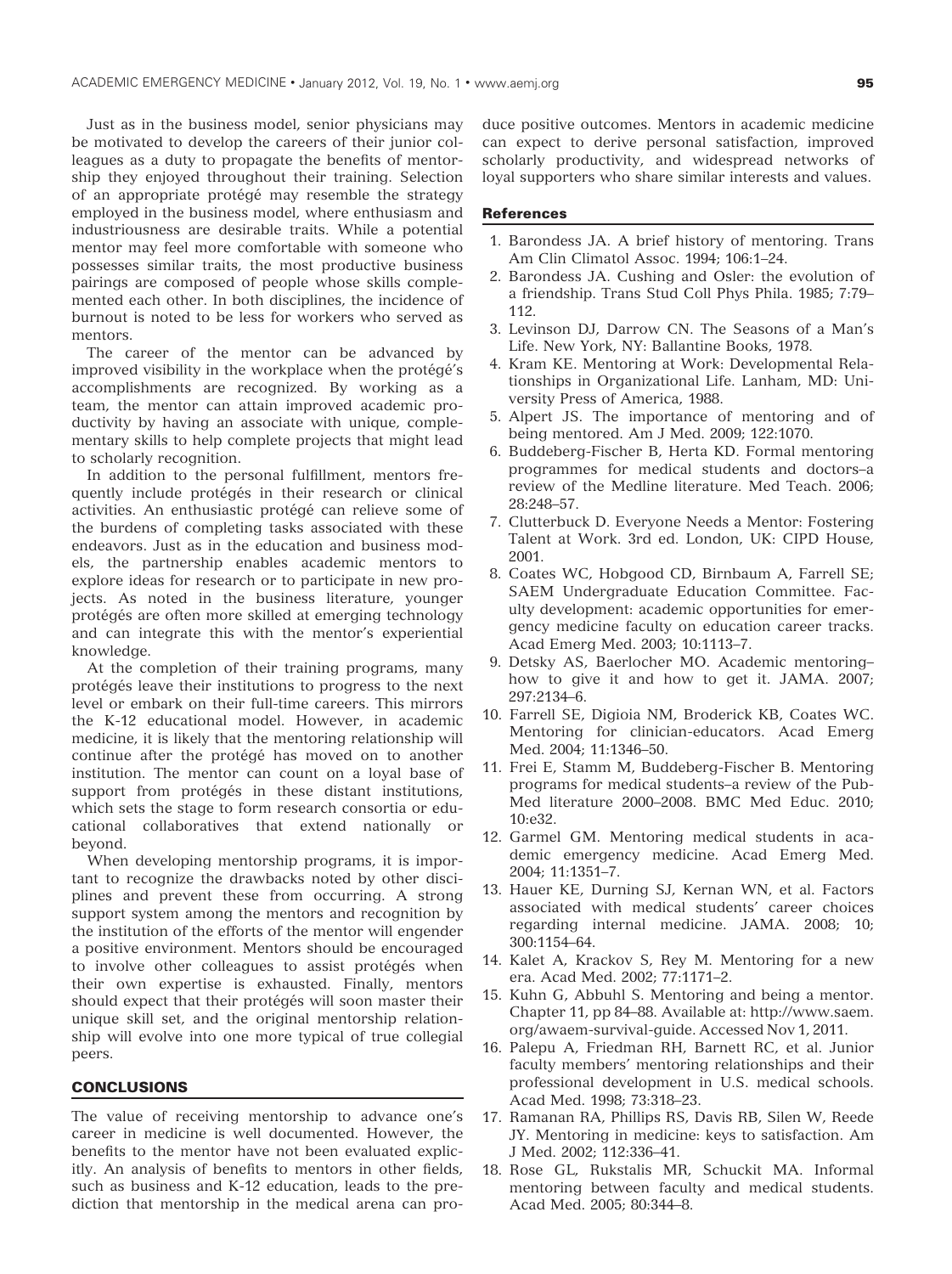- 19. Sambunjak D, Marusic A. Mentoring: what's in a name? JAMA. 2009; 302:2591–2.
- 20. Sambunjak D, Straus SE, Marusic A. Mentoring in academic medicine. A systematic review. JAMA. 2006; 296:1103–15.
- 21. Taylor CA, Taylor JC, Stoller JK. The influence of mentorship and role modeling on developing physician-leaders: views of aspiring and established physician-leaders. J Gen Int Med. 2009; 24:1130–4.
- 22. Wright DW, Hedges JR. Mentoring faculty members to the next level. In: SAEM Faculty Development Handbook. Available at: http://www. saem.org/faculty-development-handbook. Accessed Nov 1, 2011.
- 23. Yeung M, Nuth J, Stiell IG. Mentoring in emergency medicine: the art and the evidence. CJEM. 2010; 12:143–9.
- 24. Zerzan JT, Hess R, Schur E, Phillips RS, Rigotti N. Making the most of mentors: a guide for mentees. Acad Med. 2009; 84:140–4.
- 25. Aagaard EM, Hauer KE. A cross-sectional descriptive study of mentoring relationships formed by medical students. J Gen Intern Med. 2003; 18:298– 302.
- 26. Coates WC, Ankel F, Birnbaum A, et al. The virtual advisor program: linking students to mentors via the World Wide Web. Acad Emerg Med. 2004; 11:253–5.
- 27. Coates WC, Crooks K, Slavin SJ, Guiton G, Wilkerson L. Medical school curricular reform: fourthyear colleges improve access to career mentoring and overall satisfaction. Acad Med. 2008; 83:754–60.
- 28. Mann MP. Faculty mentors for medical students: a critical review. Med Teach. 1992; 14:311–9.
- 29. Fincher RE, Simpson DE, Mennin SP, et al. Scholarship in teaching: an imperative for the 21st century. Acad Med. 2000; 75:887–94.
- 30. Nora LM, Pomeroy C, Curry TE, Hills NS, Tibbs PA, Wilson EA. Revising appointment, promotion, and tenure procedures to incorporate an expanded definition of scholarship: the University of Kentucky College of Medicine experience. Acad Med. 2000; 75:913–24.
- 31. Cydulka RK, D'Onofrio G, Schneider S, Emerman CL, Sullivan LM; SAEM Women and Minorities Task Force. Women in academic medicine. Acad Emerg Med. 2000; 7:999–1007.
- 32. DeAngelis CD. Women in academic medicine: new insights, same sad news. NEJM. 2000; 342:425–7.
- 33. Hamilton GC; SAEM Under-represented Minority Research/Mentorship Task Force. Attitudes and opinions of under-represented minority medical students regarding emergency medicine as a potential future career choice. Acad Emerg Med. 2004; 11:483–4.
- 34. James T. Women in academic emergency medicine ⁄ diversity interest group position statement. Acad Emerg Med. 2000; 7:1032–5.
- 35. Lewellen-Williams C, Johnson VA, Deloney LA, Thomas BR, Goyol A, Henry-Tillman R. The POD: a new model for mentoring underrepresented minority faculty. Acad Med. 2006; 81:275–9.
- 36. Lewis RJ. Some thoughts regarding gender issues in the mentoring of future academicians. Acad Emerg Med. 2003; 10:59–61.
- 37. Nonnemaker L. Women physicians in academic medicine: new insights from cohort studies. NEJM. 2000; 342:399–405.
- 38. Parker DL. A workshop on mentoring across gender and culture lines. Acad Med. 2002; 77:461.
- 39. Yedidia M, Bickel J. Why aren't there more women leaders in academic medicine? The views of clinical department chairs. Acad Med. 2001; 76:453–65.
- 40. Pololi L, Knight S. Mentoring faculty in academic medicine. A new paradigm? J Gen Intern Med. 2005; 20:866–70.
- 41. Taherian K, Shekarchian M. Mentoring for doctors. Do its benefits outweigh its disadvantages? Med Teach. 2008; 30:e95–9.
- 42. Ramani S, Gruppen L, Kachur EK. Twelve tips for developing effective mentors. Med Teach. 2006; 28:404–8.
- 43. Connor MP, Bynoe AG, Redfern N, Pokora J, Clarke J. Developing senior doctors as mentors: a form of continuing professional development. Report of an initiative to develop a network of senior doctors as mentors: 1994–99. Med Educ. 2000; 34:747–53.
- 44. Omary MB. Mentoring the mentors: another tool to enhance mentorship. Gastroenterology. 2008; 135:13–6.
- 45. Allen TD, Poteet ML, Burroughs SM. The mentor's perspective: a qualitative inquiry and future research agenda. J Vocational Behav. 1997; 51:70–89.
- 46. Ragins BR, Scandura TA. Burden or blessing? Expected costs and benefits of being a mentor. J Organ Behav. 1999; 20:493–509.
- 47. Eby LT, Durley JR, Evans SC, Ragins BR. The relationship between short-term mentoring benefits and long-term mentor outcomes. J Vocat Behav. 2006; 69:424–44.
- 48. Allen TD. Mentoring relationships from the perspective of the mentor. In: Ragins BR, Kram, KE. The Handbook of Mentoring at Work: Theory, Research, and Practice. Thousand Oaks, CA: Sage Publications, Inc., 2007, pp 123–47.
- 49. Ayree S, Chay YW, Chew J. The motivation to mentor among managerial employees in the maintenance career stage: an interactionist's perspective. Group Organiz Manag. 1996; 21:261–77.
- 50. Bozionelos N. Mentoring provided: relation to mentor's career success, personality, and mentoring received. J Vocat Behav. 2004; 64:24–46.
- 51. Allen TD, Lentz E, Day R. Career success outcomes associated with mentoring others: a comparison of mentors and nonmentors. J Career Devel. 2006; 32:272–85.
- 52. Young AM, Perrewe PL. What did you expect? An examination of career-related support and social support among mentors and protégés. J Manag. 2000; 26:611–32.
- 53. Allen TD, Eby LT, Lentz E. The relationship between formal mentoring program characteristics and perceived program effectveness. Person Psychol. 2006; 59:125–53.